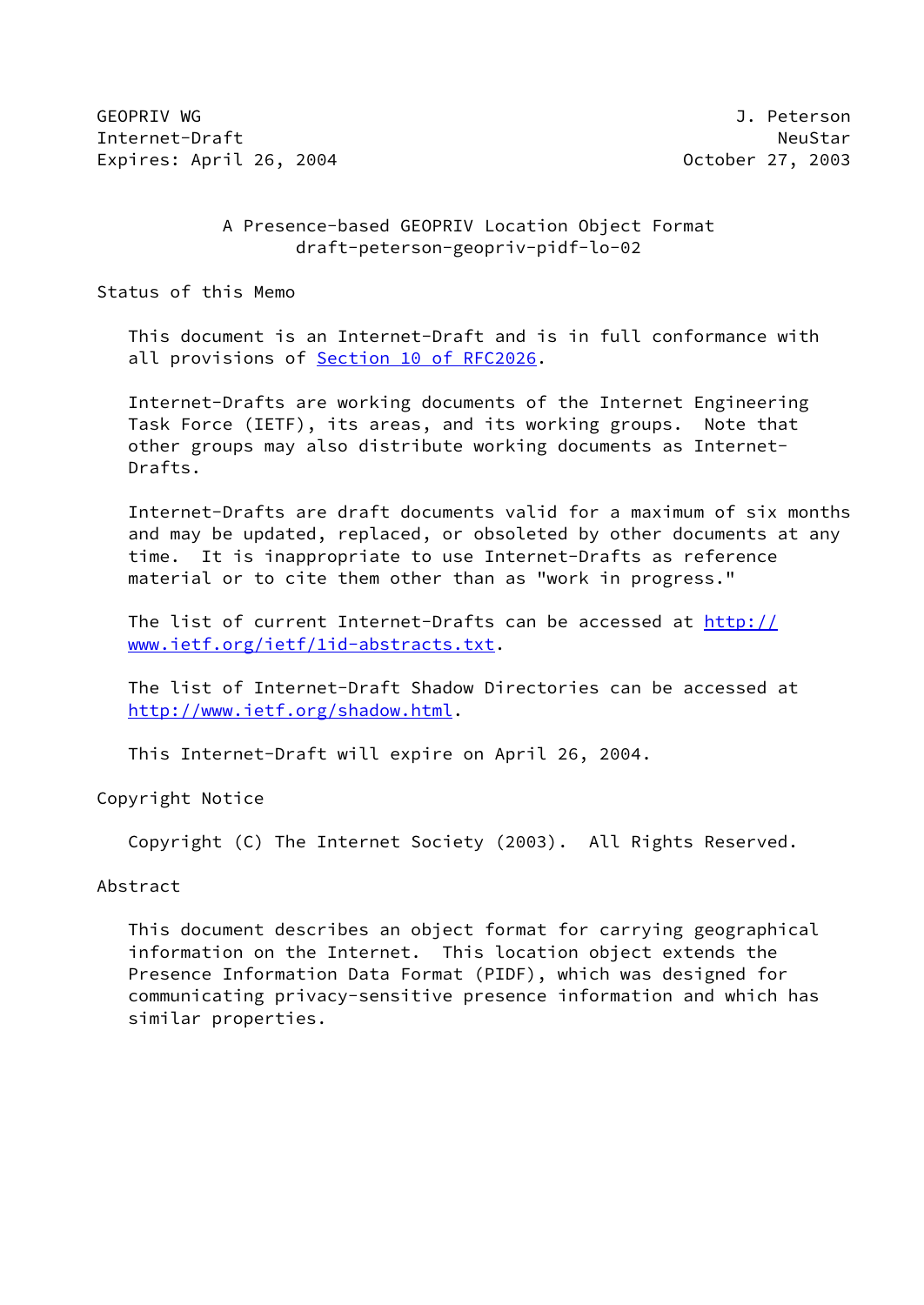$\overline{\phantom{0}}$ 

Internet-Draft GEOPRIV Location Obj October 2003

# Table of Contents

| $\mathbf{\underline{1}}$ . |                                                                                        |  |  | $\overline{\mathbf{3}}$ |
|----------------------------|----------------------------------------------------------------------------------------|--|--|-------------------------|
| 2.                         |                                                                                        |  |  |                         |
| 2.1                        |                                                                                        |  |  |                         |
| 2.2                        | Extensions to PIDF for Location and Usage Rules $5$                                    |  |  |                         |
|                            | $2.2.1$ 'location-info' element 5                                                      |  |  |                         |
| 2.2.2                      |                                                                                        |  |  |                         |
|                            |                                                                                        |  |  |                         |
| 2.3                        | Example Location Object $\cdots$ 9                                                     |  |  |                         |
| 3.                         | Carrying PIDF in a Using Protocol 9                                                    |  |  |                         |
| $\overline{4}$ .           | Securing PIDF $\ldots \ldots \ldots \ldots \ldots \ldots \ldots \ldots \underline{10}$ |  |  |                         |
| $\overline{5}$ .           | Security Considerations $\cdots$ 11                                                    |  |  |                         |
| 6.                         |                                                                                        |  |  |                         |
| 6.1                        | URN Sub-Namespace Registration for                                                     |  |  |                         |
|                            | urn:ietf:params:xml:ns:pidf:geopriv10 11                                               |  |  |                         |
|                            |                                                                                        |  |  |                         |
| Α.                         | To Do and Unmet requirements 14                                                        |  |  |                         |
|                            |                                                                                        |  |  |                         |
|                            |                                                                                        |  |  |                         |
| $B$ .                      |                                                                                        |  |  |                         |
|                            | Full Copyright Statement 15                                                            |  |  |                         |
|                            |                                                                                        |  |  |                         |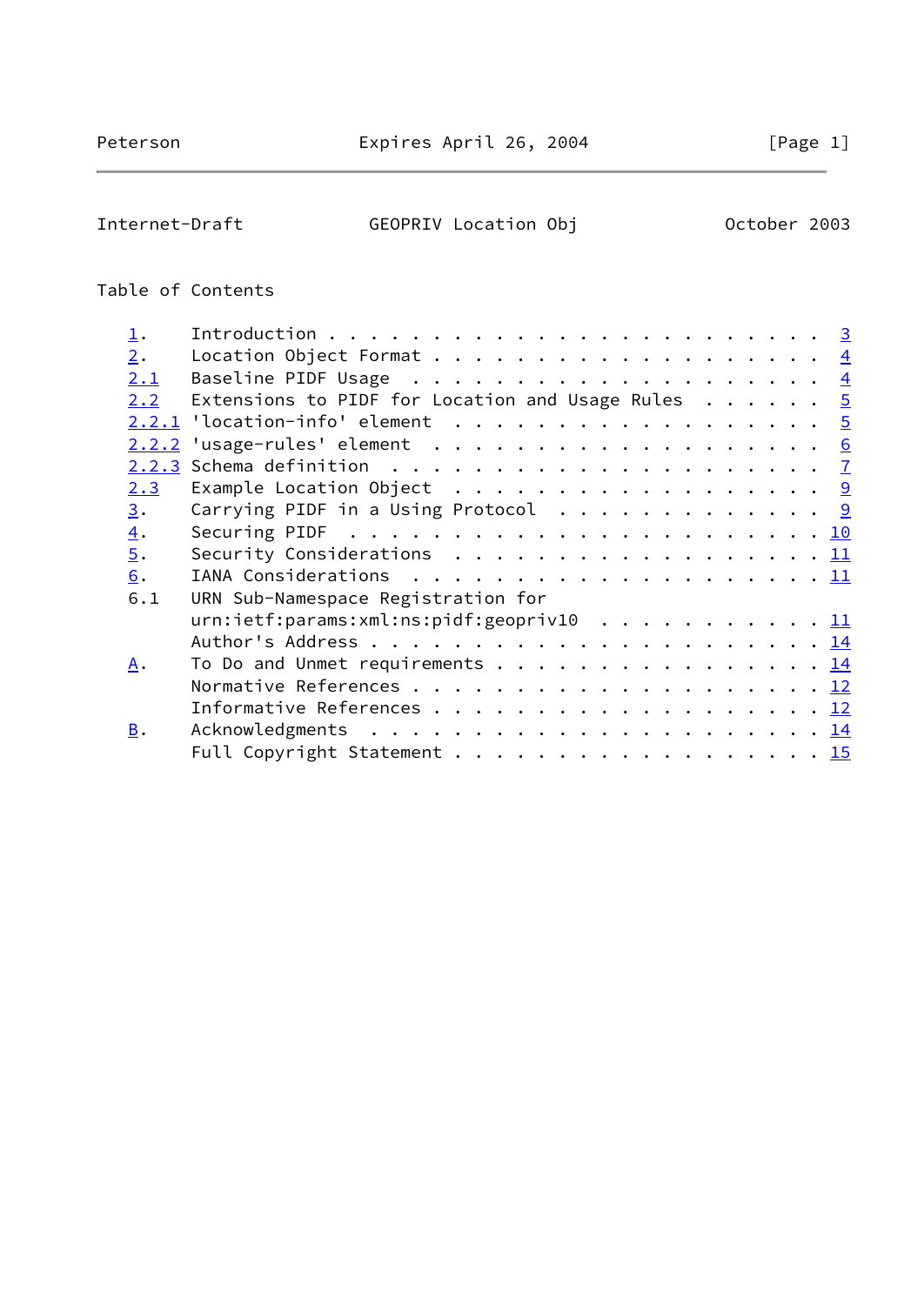Peterson Expires April 26, 2004 [Page 2]

<span id="page-2-1"></span>

Internet-Draft GEOPRIV Location Obj October 2003

## <span id="page-2-0"></span>[1](#page-2-0). Introduction

 Geographical location information describes a physical position in the world that may correspond to the past, present or future location of a person or device. Numerous applications used in the Internet today benefit from sharing location information (including mapping/ navigation applications, 'friend finders' on cell phones, and so on). However, such applications may disclose the whereabouts of a person in a manner contrary to the user's preferences. Privacy lapses may result from poor protocol security (which permits eavesdroppers to capture location information), inability to articulate or accommodate user preferences, or similar defects common in existing systems. The privacy concerns surrounding the unwanted disclosure of a person's physical location are among the more serious that confront users on the Internet.

 Consequently, a need has been identified to convey geographical location information within an object that includes a user's privacy and disclosure preferences and which is protected by strong cryptographic security. Previous work  $[12]$  $[12]$  has observed that this problem bears some resemblance to the general problem of communicating and securing presence information on the Internet. Presence (which is defined in  $[11]$  $[11]$ ) provides a real-time communications disposition for a user, and thus has similar requirements for selective distribution and security.

 Therefore, this document extends the XML-based Presence Information Data Format (PIDF  $[2]$  $[2]$ ) to allow the encapsulation of location information within a presence document.

 This document does not invent any format for location information itself. Numerous already existing formats based on civil location, spatial coordinates, and the like have been developed in other standards fora. Instead, this document defines an object that is suitable for both identifying and encapsulating pre-existing location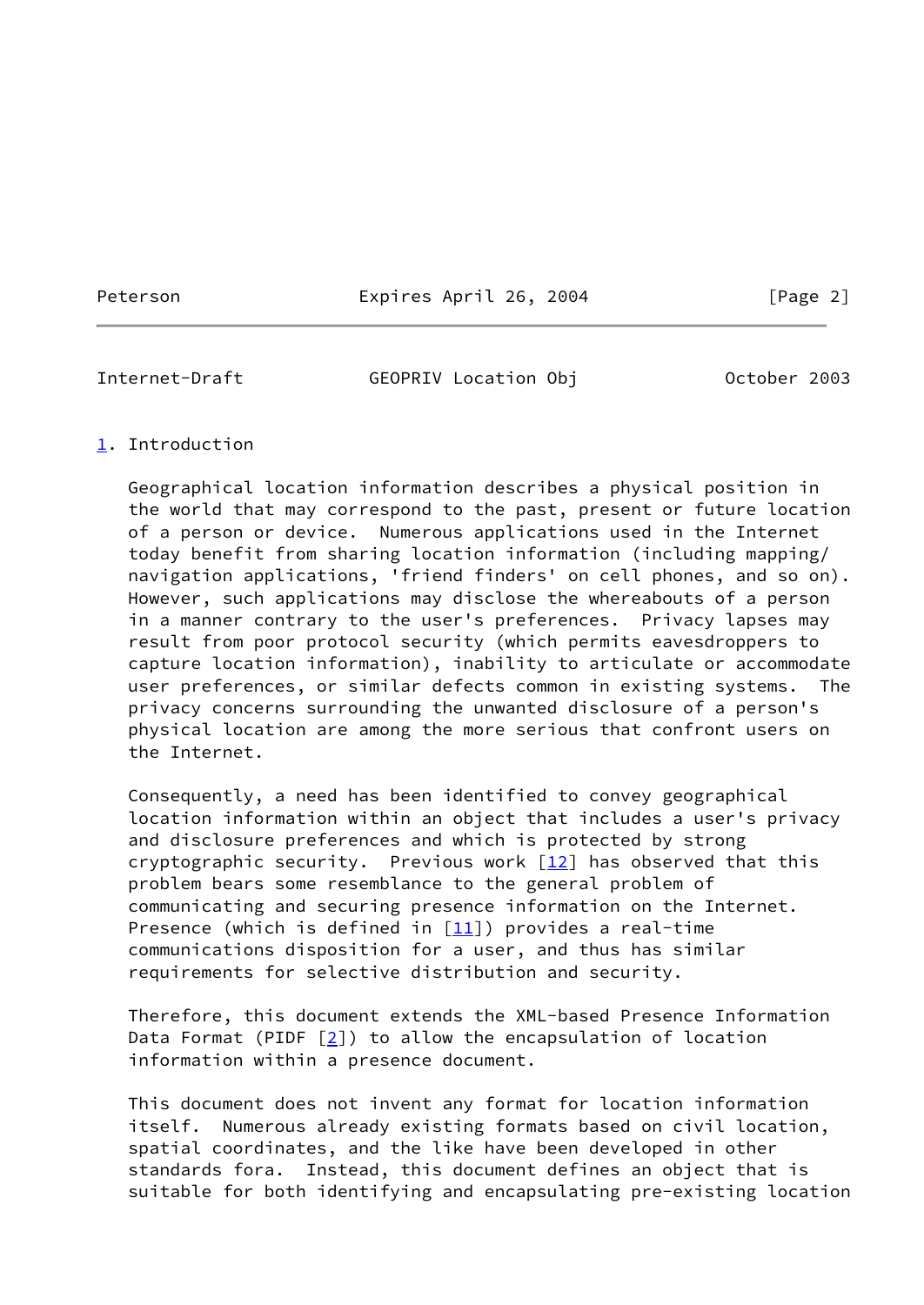information formats, and for providing adequate security and policy controls to regulate the distribution of location information over the Internet.

 The location object described in this document can be used independently of any 'using protocol', as the term is defined in the GEOPRIV requirements  $[9]$ . It is considered an advantage of this proposal that existing presence protocols (such as  $[14]$  $[14]$ ) would natively accommodate the location object format defined in this document, and be capable of composing location information with other presence information, since this location object is an extension of PIDF. However, the usage of this location object format is not limited to presence using protocols - any protocol that can carry XML

| Peterson | Expires April 26, 2004 | [Page 3] |
|----------|------------------------|----------|
|          |                        |          |

<span id="page-3-1"></span>Internet-Draft GEOPRIV Location Obj October 2003

or MIME types can carry PIDF.

Some of the requirements in  $[9]$  $[9]$  and  $[10]$  concern data collection and usage policies associated with location objects. This document provides only the minimum markup necessary for a user to express the necessary privacy preferences as specified by the geopriv requirements (the three basic elements in  $[10]$  $[10]$ ). However, this document does not demonstrate how a full XML-based ruleset accommodating the needs of Location Servers could be embedded in PIDF - it is assumed that other protocols (such as HTTP) will be used to move rules between Rule Holders and Location Servers, and that full rulesets will be defined in a separate document.

<span id="page-3-0"></span>[2](#page-3-0). Location Object Format

# <span id="page-3-2"></span>[2.1](#page-3-2) Baseline PIDF Usage

The GEOPRIV requirements  $[9]$  (or REQ for short throughout this section) specify the need for a name for the person, place or thing that location information describes (REQ 2.1). PIDF has such an identifier already, since every PIDF document has an "entity" attribute of the 'presence' element that signifies the URI of the entity whose presence the document describes. Consequently, if location information is contained in a PIDF document, the URI in the "entity" attribute of the 'presence' element indicates the target of that location information. The URI in the "entity" attribute generally uses the "pres" URI scheme defined in  $[3]$  $[3]$ . Such URIs can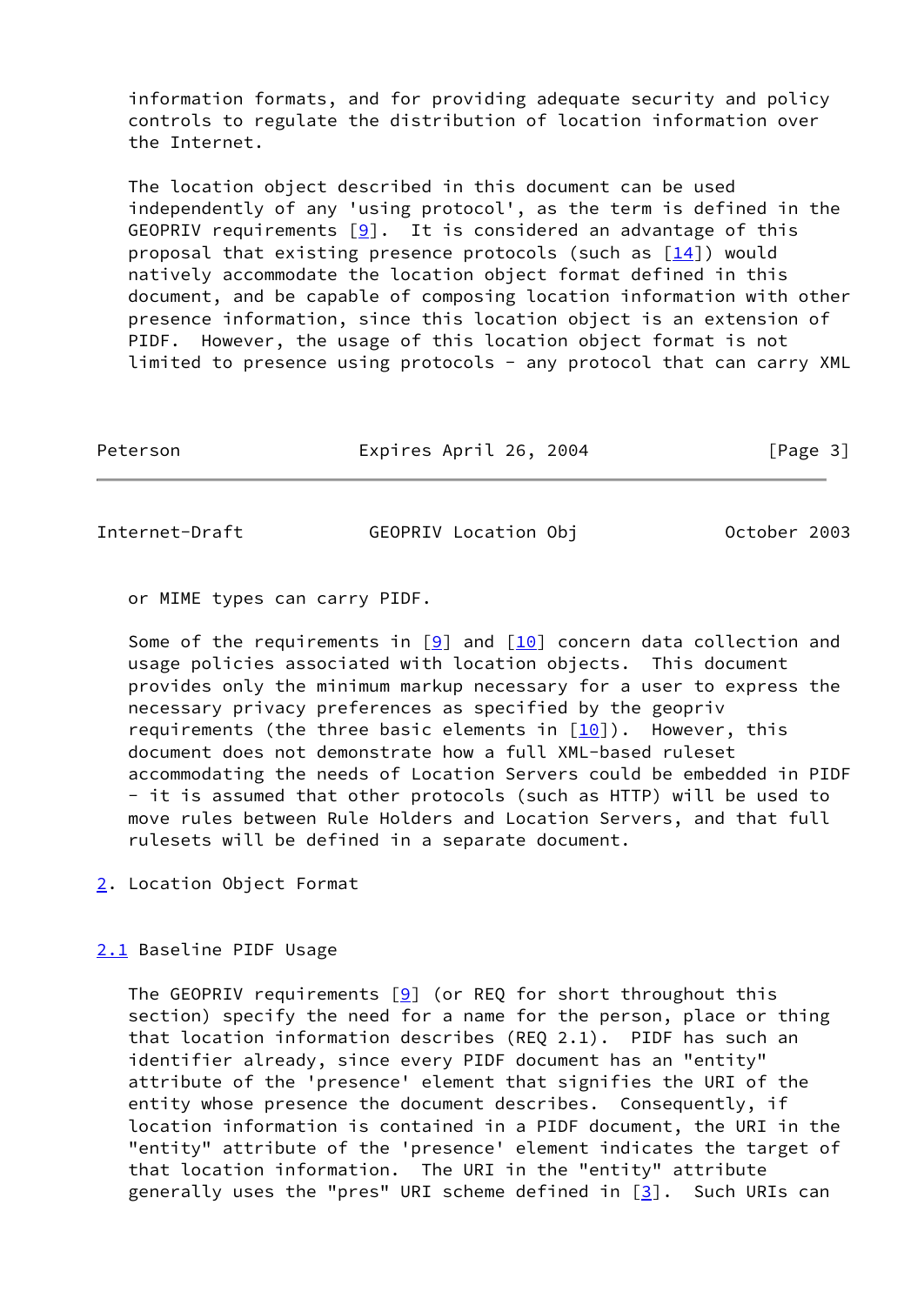serve as unlinkable pseudonyms (per REQ 12).

 PIDF optionally contains a 'contact' element that provides a URI where the presentity can be reached by some means of communication (usually, the URI scheme in the value of the 'contact' element gives some sense of how the presentity can be reached: if it uses the SIP URI scheme, for example, SIP can be used, and so on). Location information can be provided without any associated means of communication - thus, the 'contact' element may or may not be present, as desired by the creator of the PIDF document.

 PIDF optionally contains a 'timestamp' element that designates the time at which the PIDF document was created. This element corresponds to REQ 2.7a.

 PIDF contains a 'status' element, which is mandatory. 'status' contains an optional child element 'basic' that describes the presentity's communications disposition (in the very broad terms: either OPEN or CLOSED). For the purposes of this document, it is not necessary for 'basic' status to be included. If, however,

Peterson **Expires April 26, 2004** [Page 4]

<span id="page-4-1"></span>Internet-Draft GEOPRIV Location Obj October 2003

 communications disposition is included in a PIDF document above and beyond geolocation, then 'basic' status may appear in a PIDF document that uses these extensions.

 PIDF also contains a 'tuple' umbrella element, which holds an "id" element used to uniquely identify a segment of presence information so that changes to this information can be tracked over time (as multiple notifications of presence are received). 'timestamp', 'status', and 'contact' are composed under 'tuple'.

<span id="page-4-0"></span>[2.2](#page-4-0) Extensions to PIDF for Location and Usage Rules

 This XML Schema extends the 'status' element of PIDF with a complex element called 'geopriv'. There are two major subelements that are encapsulated within geopriv: one for location information, and one for usage rules. Both of these subelements are mandatory, and are described in subsequent sections. By composing this two subelements under 'geopriv', the usage rules are clearly and explicitly associated with the location information.

For extensibility (see REQ 1.4), the schema allows any other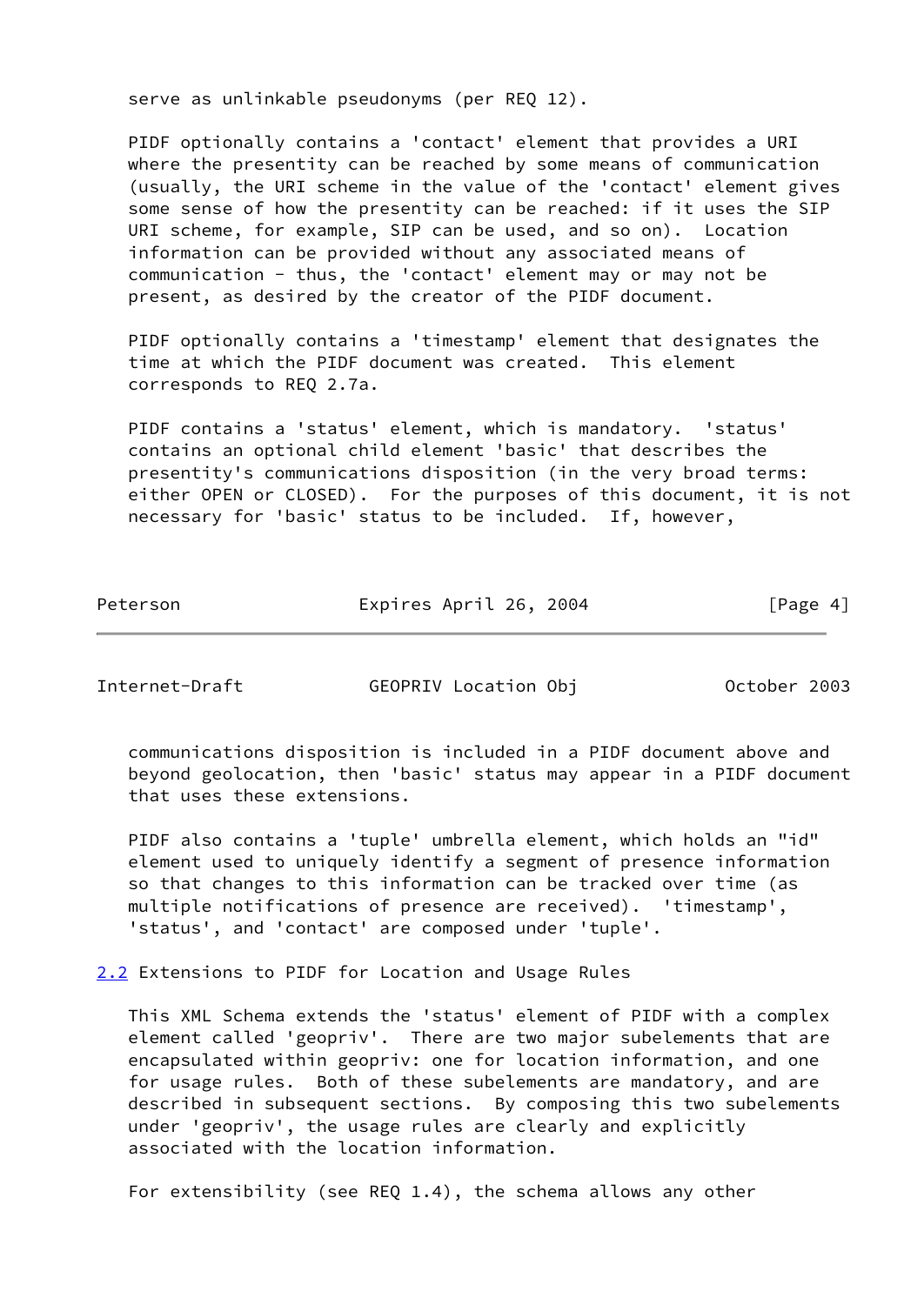subelements to appear under the 'geopriv' element. No such subelements are currently envisioned by this document.

## <span id="page-5-0"></span>[2.2.1](#page-5-0) 'location-info' element

 Each 'geopriv' element MUST contain one 'location-info' element. A 'location-info' element consists of one or more chunks of location information (per REQ 2.5). The format of the location information (REQ 2.6) is identified by the imported XML Schema describing the namespace in question. All PIDF documents that contain a 'geopriv' element MUST contain one or more import directives indicating the XML Schema(s) that will be used as geolocation formats.

 In order to ensure interoperability of GEOPRIV implementations, it is necessary to select a baseline location format that all compliant implementations support (see REQ 3.1). At this time, there is not sufficient working group consensus within the GEOPRIV WG to award this distinction to any particular location format. Since it satisfies REQ 2.5.1, this document works from the assumption that GML 3.0 [\[15\]](#page-14-2) will be this mandatory format (a MUST implement for all PIDF implementations supporting the 'geopriv' element).

 The Geography Markup Language (GML) is an extraordinarily thorough and versatile system for modeling all manner of geographic topologies and objects. The simplest package for GML supporting location information is the 'feature.xsd' schema. Various format descriptions (including latitude/longitude based location information) are

| Peterson | Expires April 26, 2004 | [Page 5] |
|----------|------------------------|----------|
|          |                        |          |

<span id="page-5-1"></span>

| Internet-Draft | GEOPRIV Location Obj | October 2003 |
|----------------|----------------------|--------------|
|----------------|----------------------|--------------|

supported by Feature (see section  $7.4.1.4$  of  $[15]$  for examples), which resides here:

urn:opengis:specification:gml:schema-xsd:feature:v3.0

 Note that by importing the Feature schema, necessary GML baseline schemas are transitively imported.

 Complex features (such as modeling topologies and polygons, directions and vectors, temporal indications of the time for which a particular location is valid for a target) are also available in GML, but require importing additional schemas. For the purposes of baseline interoperability has defined by this document, only support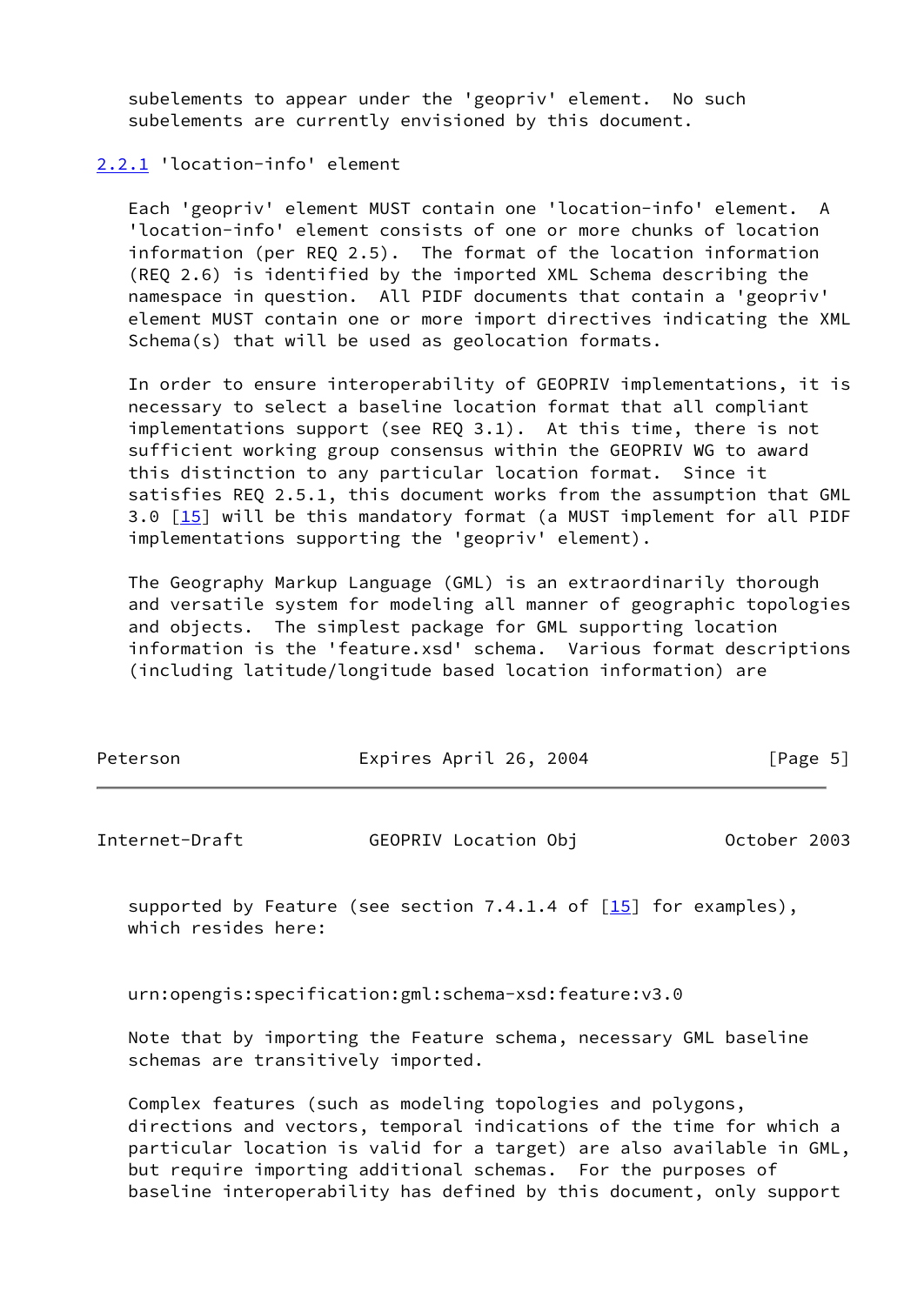for the 'feature.xsd' GML schema is REQUIRED.

### <span id="page-6-0"></span>[2.2.2](#page-6-0) 'usage-rules' element

 At the time this document was written, the policy requirements for GEOPRIV objects were not definitively completed. However, the 'usage-rules' element exists to satisfy REQ 2.8, and the requirements of the GEOPRIV policy requirements  $[10]$  $[10]$  document. Each 'geopriv' element SHOULD contain one 'usage-rules' element - Location Generators MAY opt not to include this element if the Rule Maker has requested that all sub-elements given below have their default values.

Following the policy requirements document  $(Section 3.1)$ , there are three fields that need to be expressible in Location Objects throughout their lifecycle (from Generator to Recipient): one field that limits retransmission, one that limits retention, and one that contains a reference to external rulesets. Those three fields are instantiated here by the first three elements. The fourth element provides a generic space for human-readable policy directives. Any of these fields MAY be present in a Location Object 'usage-rules' element; none are required to be.

 'retransmission-allowed': When the value of this element is 'no', the Recipient of this Location Object is not permitted to share the enclosed Location Information, or the object as a whole, with other parties. When the value of this element is 'yes', distributing this Location is permitted (barring an existing out of-band agreement or obligation to the contrary). By default, the value MUST be assumed to be 'no'. Implementations MUST include this field, with a value of 'no', if the Rule Maker specifies no preference.

'retention-expires': This field specifies an absolute date at

Peterson **Expires April 26, 2004** [Page 6]

<span id="page-6-1"></span>Internet-Draft GEOPRIV Location Obj October 2003

 which time the Recipient is no longer permitted to possess the location information and its encapsulating Location Object - both may be retained only up until the time specified by this field. By default, the value MUST be assumed to be twenty-four hours from the 'timestamp' element in the PIDF document, if present; if the 'timestamp' element is also not present, then twenty-four hours from the time at which the Location Object is received by the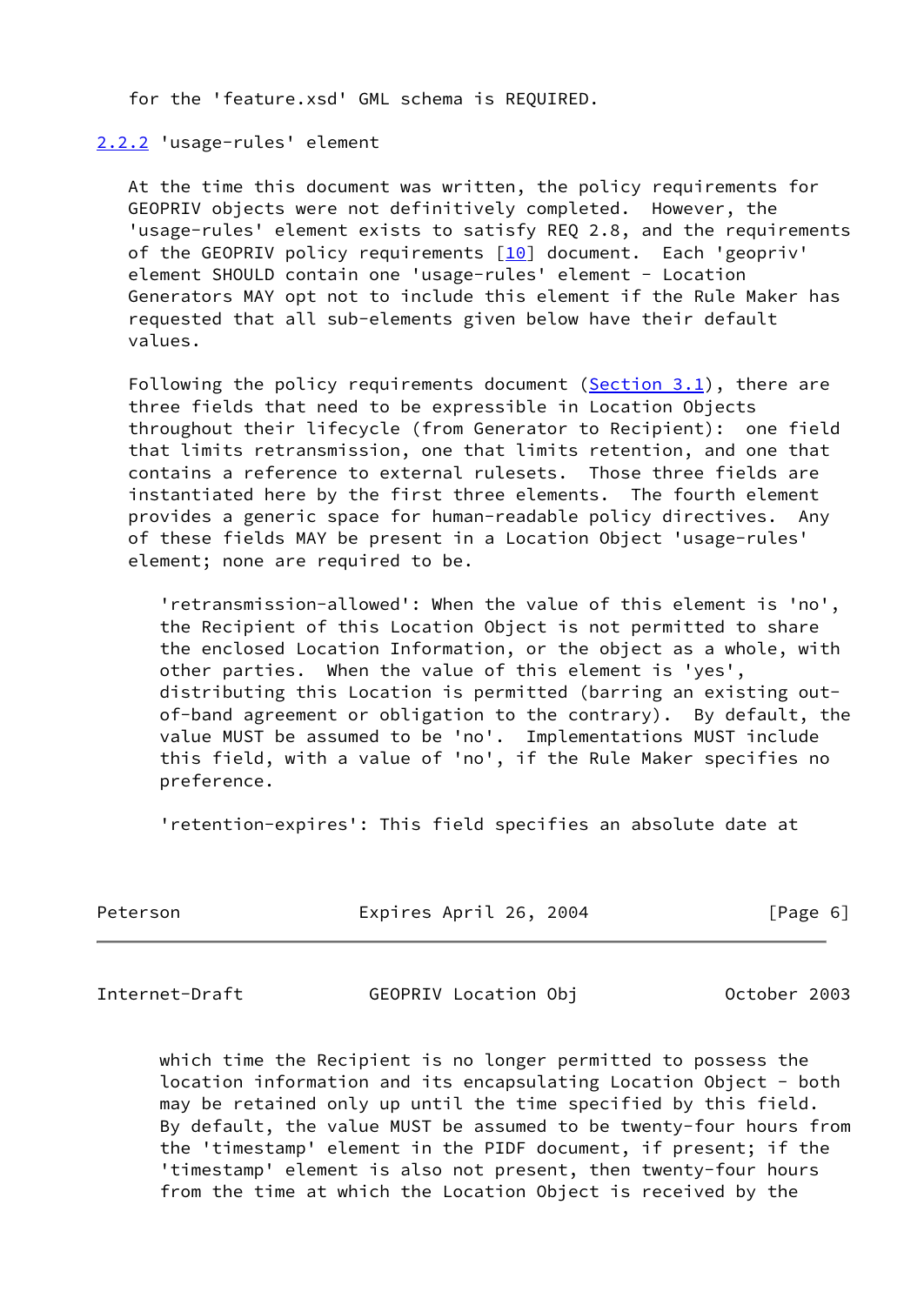Location Recipient. If the value in the 'retention-expires' element has already passed when the Location Recipient receives the Location Object, the Recipient MUST discard the Location Object immediately.

 'ruleset-reference': This field contains a URI that indicates where a fuller ruleset of policies related to this object can be found. This URI SHOULD use the HTTPS URI scheme, and if it does, the server that holds these rules MUST authenticate any attempt to access these rules - usage rules themselves may divulge private information about a Target or Rule Maker. The URI MAY alternatively use the CID URI scheme  $[7]$  $[7]$ , in which case it MUST denote a MIME body carried with the Location Object by the using protocol. Rulesets carried as MIME bodies SHOULD be encrypted and signed by the Rule Maker; unsigned rulesets SHOULD NOT be honored by Location Servers or Location Recipients. Note that in order to avoid network lookups that result in an authorization failure, creators of Location Objects MAY put HTTPS-based ruleset references into an encrypted external MIME body referenced by a CID; in this way, recipients of the Location Object that are unable to decrypt the external MIME body will not learn the HTTPS URI unless they are able to decrypt the MIME body.

 'note-well': This field contains a block of text containing further generic privacy directives. These directives are intended to be human-readable only, not to be processed by any automaton.

## <span id="page-7-0"></span>[2.2.3](#page-7-0) Schema definition

Note that the XML namespace  $[4]$  $[4]$  for this extension to PIDF contains a version number 1.0 (as per REQ 2.10).

```
 <?xml version="1.0" encoding="UTF-8"?>
 <xs:schema
   targetNamespace="urn:ietf:params:xml:ns:pidf:geopriv10"
   xmlns:tns="urn:ietf:params:xml:ns:pidf:geopriv10"
  xmlns:xs="http://www.w3.org/2001/XMLSchema"
  elementFormDefault="qualified" attributeFormDefault="unqualified">
    <xs:complexType name="geopriv">
```

| Peterson | Expires April 26, 2004 | [Page 7] |
|----------|------------------------|----------|
|          |                        |          |

Internet-Draft GEOPRIV Location Obj October 2003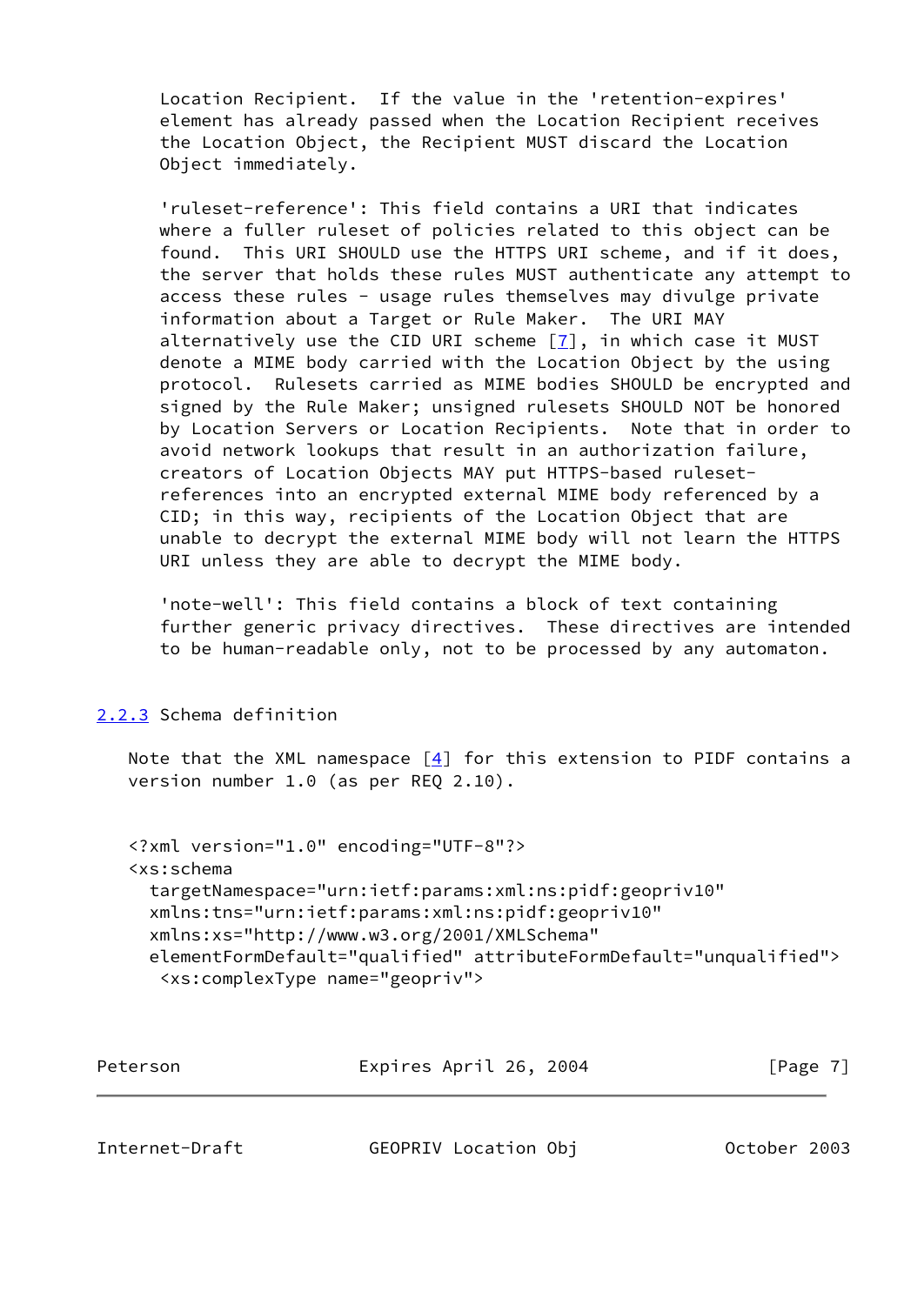```
 <xs:sequence>
    <xs:element name="location-info" type="tns:locInfoType"
       minOccurs="1" maxOccurs="1"/>
    <xs:element name="usage-rules" type="tns:locPolicyType"
       minOccurs="1" maxOccurs="1"/>
    <xs:any namespace="##other" processContents="lax" minOccurs="0"
       maxOccurs="unbounded"/>
  </xs:sequence>
 </xs:complexType>
 <xs:complexType name="locInfoType">
  <xs:sequence>
    <xs:any namespace="##other" processContents="lax" minOccurs="0"
       maxOccurs="unbounded"/>
  </xs:sequence>
 </xs:complexType>
 <xs:complexType name="locPolicyType">
  <xs:sequence>
    <xs:element name="retransmission-allowed" type="tns:retrans"
       minOccurs="0" maxOccurs="1"/>
    <xs:element name="retention-expiry" type="xs:dateTime"
       minOccurs="0" maxOccurs="1"/>
    <xs:element name="retention-expiry" type="xs:anyURI"
       minOccurs="0" maxOccurs="1"/>
    <xs:element name="note-well" type="tns:notewell"
       minOccurs="0" maxOccurs="1"/>
    <xs:any namespace="##other" processContents="lax" minOccurs="0"
       maxOccurs="unbounded"/>
  </xs:sequence>
 </xs:complexType>
   <xs:simpleType name="retrans">
     <xs:restriction base="xs:string">
       <xs:enumeration value="yes"/>
       <xs:enumeration value="no"/>
     </xs:restriction>
   </xs:simpleType>
   <xs:complexType name="notewell">
     <xs:simpleContent>
       <xs:extension base="xs:string">
         <xs:attribute ref="xml:lang"/>
       </xs:extension>
     </xs:simpleContent>
   </xs:complexType>
```

```
 </xs:schema>
```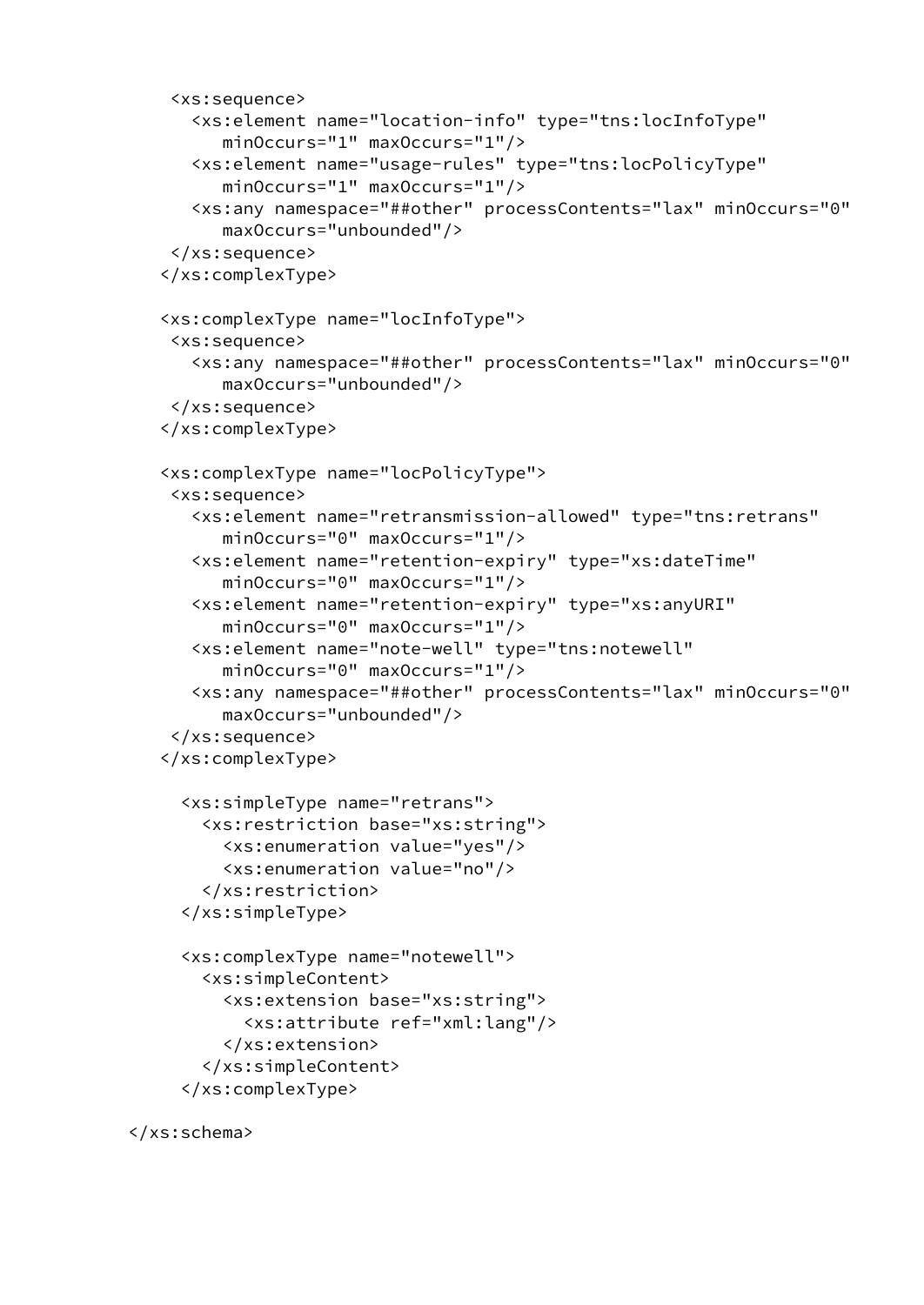<span id="page-9-1"></span>Internet-Draft GEOPRIV Location Obj October 2003

```
2.3 Example Location Object
    The following XML instance document is an example of the use of a
    simple GML 3.0 markup with a few of the policy directives specified
    above within a PIDF document.
    <?xml version="1.0" encoding="UTF-8"?>
     <presence xmlns="urn:ietf:params:xml:ns:pidf"
        xmlns:gp="urn:ietf:params:xml:ns:pidf:geopriv10"
        xmlns:gml="urn:opengis:specification:gml:schema-xsd:feature:v3.0"
        entity="pres:geotarget@example.com">
      <tuple id="sg89ae">
```

```
 <timestamp>2003-06-22T20:57:29Z</timestamp>
```

```
 <status>
```

```
 <gp:geopriv>
      <gp:location-info>
        <gml:location>
          <gml:Point gml:id="point96" srsName="epsg:4326">
             <gml:coordinates>31:56:00S 115:50:00E</gml:coordinates>
          </gml:Point>
         </gml:location>
      </gp:location-info>
      <gp:usage-rules>
        <gp:retransmission-allowed>no</gp:retransmission-allowed>
        <gp:retention-expiry>2003-06-23T04:57:29Z</gp:retention-expiry>
      </gp:usage-rules>
    </gp:geopriv>
   </status>
  </tuple>
 </presence>
```
 Note that this shows a PIDF document without any MIME headers or security applied to it (see **Section 4** below).

### <span id="page-9-2"></span>[3](#page-9-2). Carrying PIDF in a Using Protocol

 A PIDF document is an XML document, and therefore PIDF might be carried in any protocol that is capable of carrying XML. A MIME type has also been registered for PIDF: 'application/cpim-pidf+xml'. PIDF may therefore be carried as a MIME body in protocols that use MIME (such as SMTP, HTTP, or SIP) with an encapsulating set of MIME headers, including a Content-Type of 'application/cpim-pidf+xml".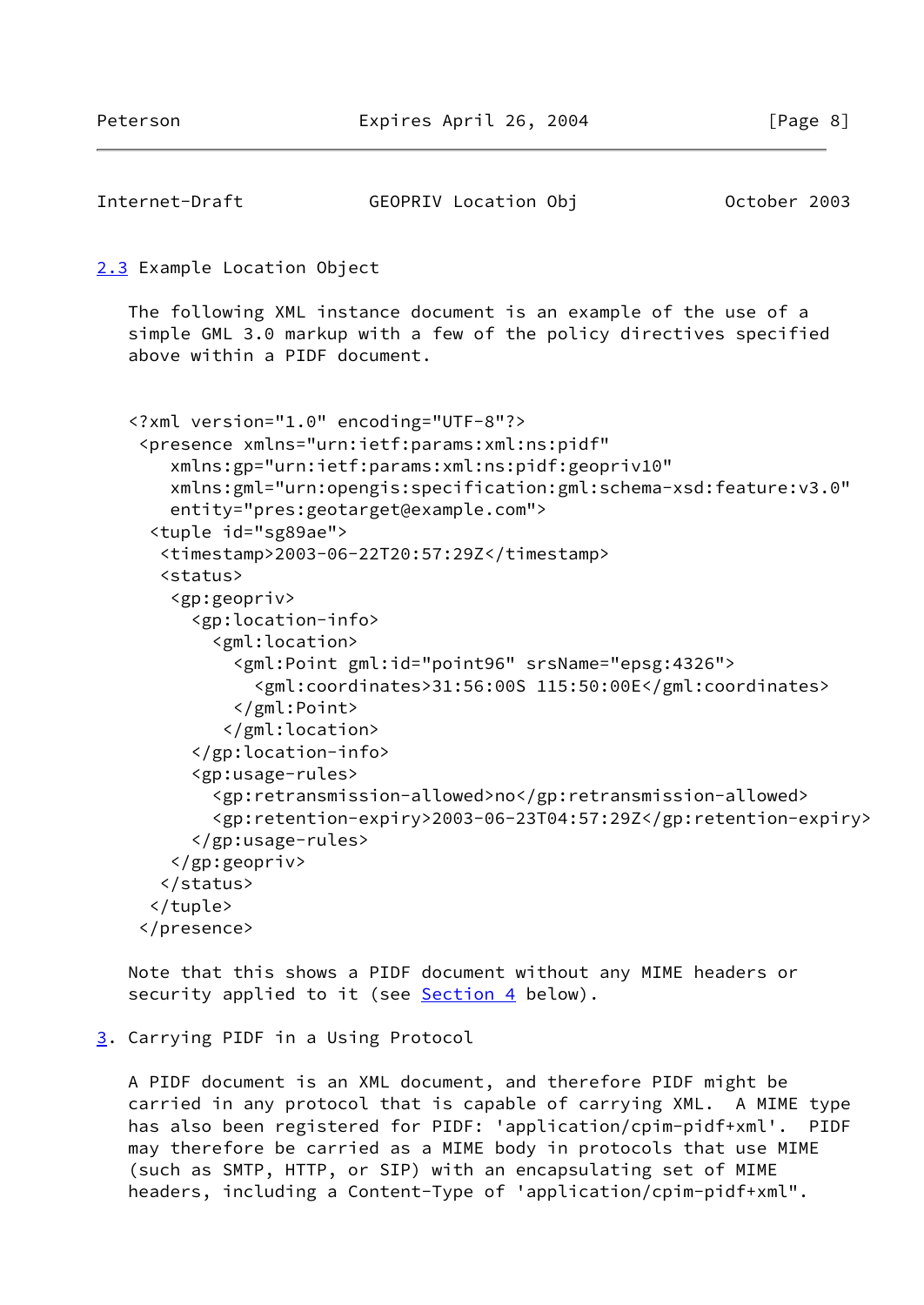Further specification of the behavior of using protocols (including subscribing to or requesting presence information) is outside the scope of this document.

Peterson **Expires April 26, 2004** [Page 9]

<span id="page-10-1"></span>Internet-Draft GEOPRIV Location Obj October 2003

### <span id="page-10-0"></span>[4](#page-10-0). Securing PIDF

 There are a number of ways in which XML documents can be secured. XML itself supports several ways of partially securing documents, including element-level encryption and digital signature properties.

 For the purposes of this document, only the securing of a PIDF document as a whole, rather than element-by-element security, is considered. None of the requirements  $[9]$  $[9]$  suggest that only part of the information in a location object might need to be protected while other parts are unprotected - virtually any such configuration would introduce potentials for privacy leakage. Consequently, the use of MIME-level security is appropriate.

S/MIME [\[5](#page-13-8)] allows security properties (including confidentiality, integrity and authentication properties) to be applied to the contents of a MIME body. Therefore, all PIDF implementations that support the XML Schema extensions for location information described in this document MUST support S/MIME, and in particular must support the CMS [\[6](#page-13-9)] EnvelopedData and SignedData messages, which are used for encryption and digital signatures respectively. It is believed that this mechanism meets REQs 2.10, 13, 14.1, 14.2, 14.3, 14.4.

 Additionally, all compliant applications MUST implement the AES encryption algorithm for  $S/MIME$ , as specified in  $[8]$  (and per REQ 15.1). Of course, implementations MUST also support the baseline encryption and digital signature algorithms described in the S/MIME specification.

S/MIME generally entails the use of  $X.509$  [[17\]](#page-14-3) certificates. In order to encrypt a request for a particular destination end-to-end (i.e. to a Location Recipient), the Location Generator must possess credentials (typically an X.509 certificate) that have been issued to the Location Recipient. Implementations of this specification SHOULD support X.509 certificates for S/MIME, and MUST support password based CMS encryption (see  $[18]$  $[18]$ ).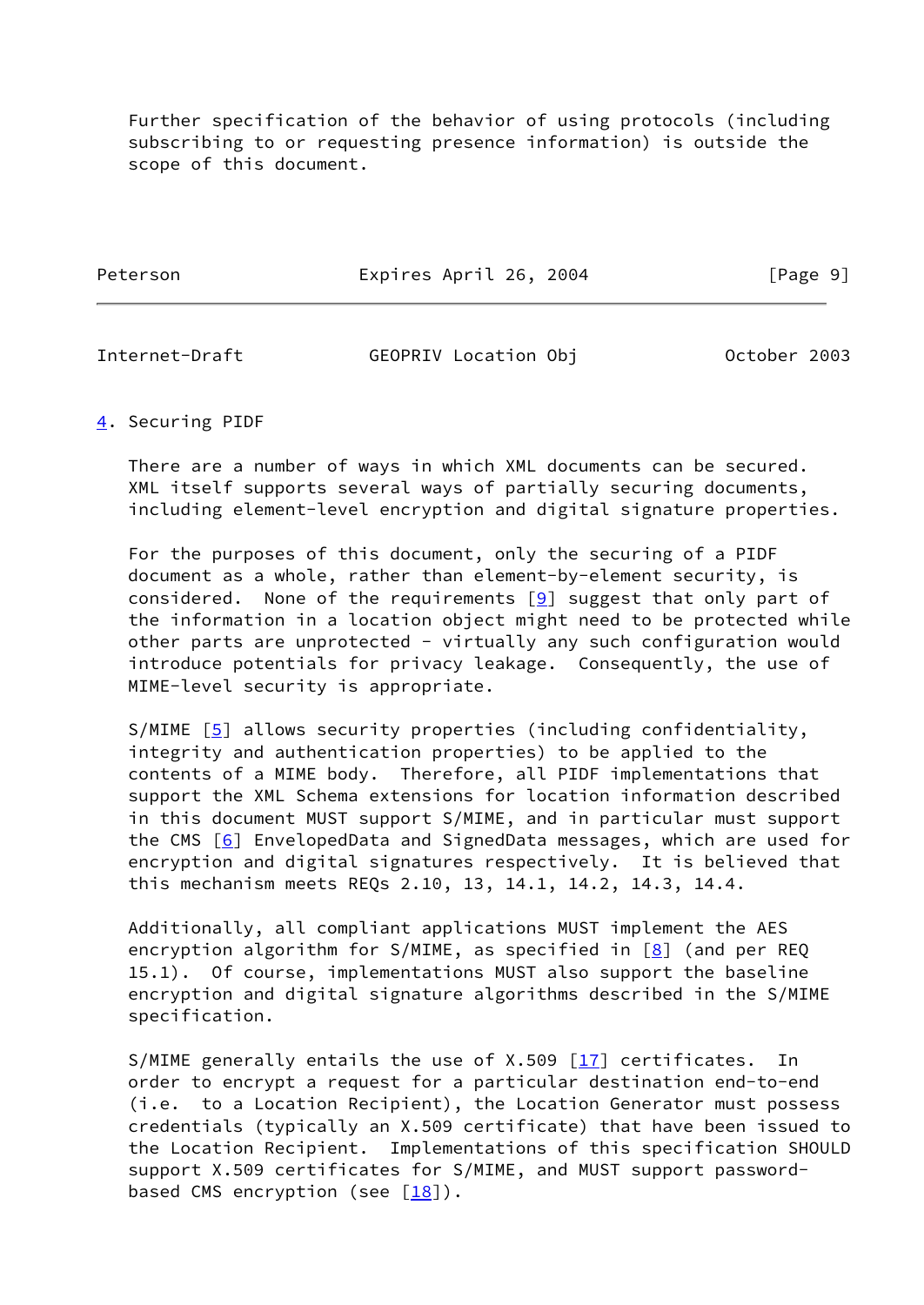S/MIME was designed for end-to-end security between email peers that communicate through multiple servers (i.e mail transfer agents) that do not modify message bodies. There is, however, at least one instance in which Location Servers modify Location Objects - namely when Location Servers enforce policies on behalf of the Rule Maker. For example, a Rule Maker may specify that Location Information should be coarsened (made less specific) before it is transmitted to particular recipients. If the Location Server were unable to modify a Location Object, because it was encrypted, signed, or both, it would be unable to accomplish this function. Consequently, when a Location Generator wants to allow a Location Server to modify such

Peterson **Expires April 26, 2004** [Page 10]

<span id="page-11-1"></span>Internet-Draft GEOPRIV Location Obj October 2003

 messages, they MAY encrypt such messages with a key that can be decrypted the Location Server (the digital signature, of course, can still be created with keying material from the Location Generator's certificate). After modifying the Location Object, the Location Server can re-sign the Object with its own credentials (encrypting it with any keys issued to the Location Recipient, if they are known to the Server).

 Note that policies for data collection and usage of location information, in so far as they are carried within a location object, are discussed in [Section 2.2.2](#page-6-0).

<span id="page-11-0"></span>[5](#page-11-0). Security Considerations

 The threats to which an Internet service carrying geolocation might be subjected are detailed in  $[16]$ . The requirements that were identified in that analysis of the threat model were incorporated into  $[9]$ , in particular within Section 7.4. This document aims to be compliant with the security requirements derived from those two undertakings in so far as they apply to the location object itself (as opposed to the using protocol).

 Security of the location object defined in this document, including normative requirements for implementations, is discussed in [Section](#page-10-0) [4](#page-10-0). This security focuses on end-to-end integrity and confidentiality properties that are applied to a location object for its lifetime via S/MIME.

Security requirements associated with using protocols (including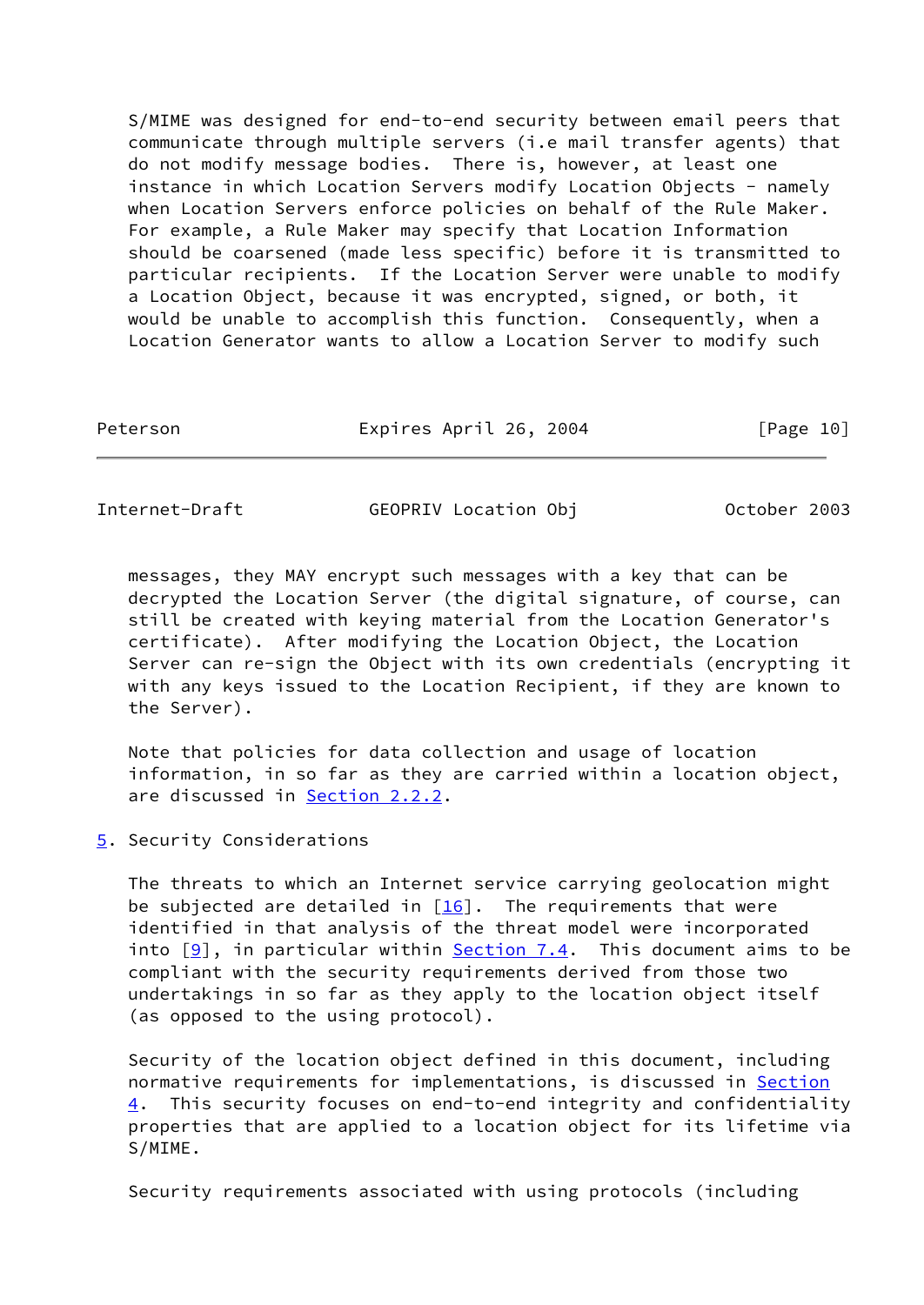authentication of subscribers to geographical information, and so on) are outside the scope of this document.

<span id="page-12-0"></span>[6](#page-12-0). IANA Considerations

<span id="page-12-2"></span>[6.1](#page-12-2) URN Sub-Namespace Registration for urn:ietf:params:xml:ns:pidf:geopriv10

 This section registers a new XML namespace, as per the guidelines in  $\lceil 4 \rceil$ .

 URI: The URI for this namespace is urn:ietf:params:xml:ns:pidf:geopriv10.

 Registrant Contact: IETF, GEOPRIV working group, (geopriv@ietf.org), Jon Peterson (jon.peterson@neustar.biz).

XML:

<span id="page-12-1"></span>

| Peterson             | Expires April 26, 2004                                                                                                   | [Page $11$ ] |
|----------------------|--------------------------------------------------------------------------------------------------------------------------|--------------|
| Internet-Draft       | GEOPRIV Location Obj                                                                                                     | October 2003 |
|                      | <b>BEGIN</b>                                                                                                             |              |
|                      | $\langle ? \times m1 \rangle$ version="1.0"?>                                                                            |              |
|                      | html PUBLIC "-//W3C//DTD XHTML Basic 1.0//EN"<br "http://www.w3.org/TR/xhtml-basic/xhtml-basic10.dtd">                   |              |
|                      | <html xmlns="http://www.w3.org/1999/xhtml"></html>                                                                       |              |
|                      | <head></head>                                                                                                            |              |
|                      | <meta <="" http-equiv="content-type" td=""/> <td></td>                                                                   |              |
|                      | content="text/html;charset=iso-8859-1"/>                                                                                 |              |
|                      | <title>GEOPRIV PIDF Extensions</title>                                                                                   |              |
|                      | $\langle$ /head>                                                                                                         |              |
|                      | <body></body>                                                                                                            |              |
|                      | <h1>PIDF Extensions of Geographical Information and Privacy<!--<br--><h2>urn:ietf:params:xml:ns:pidf:geopriv10</h2></h1> |              |
|                      | <p>See <a href="[[[URL of published RFC]]]">RFCXXXX</a>.</p>                                                             |              |
|                      | $\langle /$ body>                                                                                                        |              |
|                      |                                                                                                                          |              |
|                      | <b>END</b>                                                                                                               |              |
| Normative References |                                                                                                                          |              |
|                      |                                                                                                                          |              |

 [1] Bradner, S., "Key words for use in RFCs to indicate requirement levels", [RFC 2119](https://datatracker.ietf.org/doc/pdf/rfc2119), March 1997.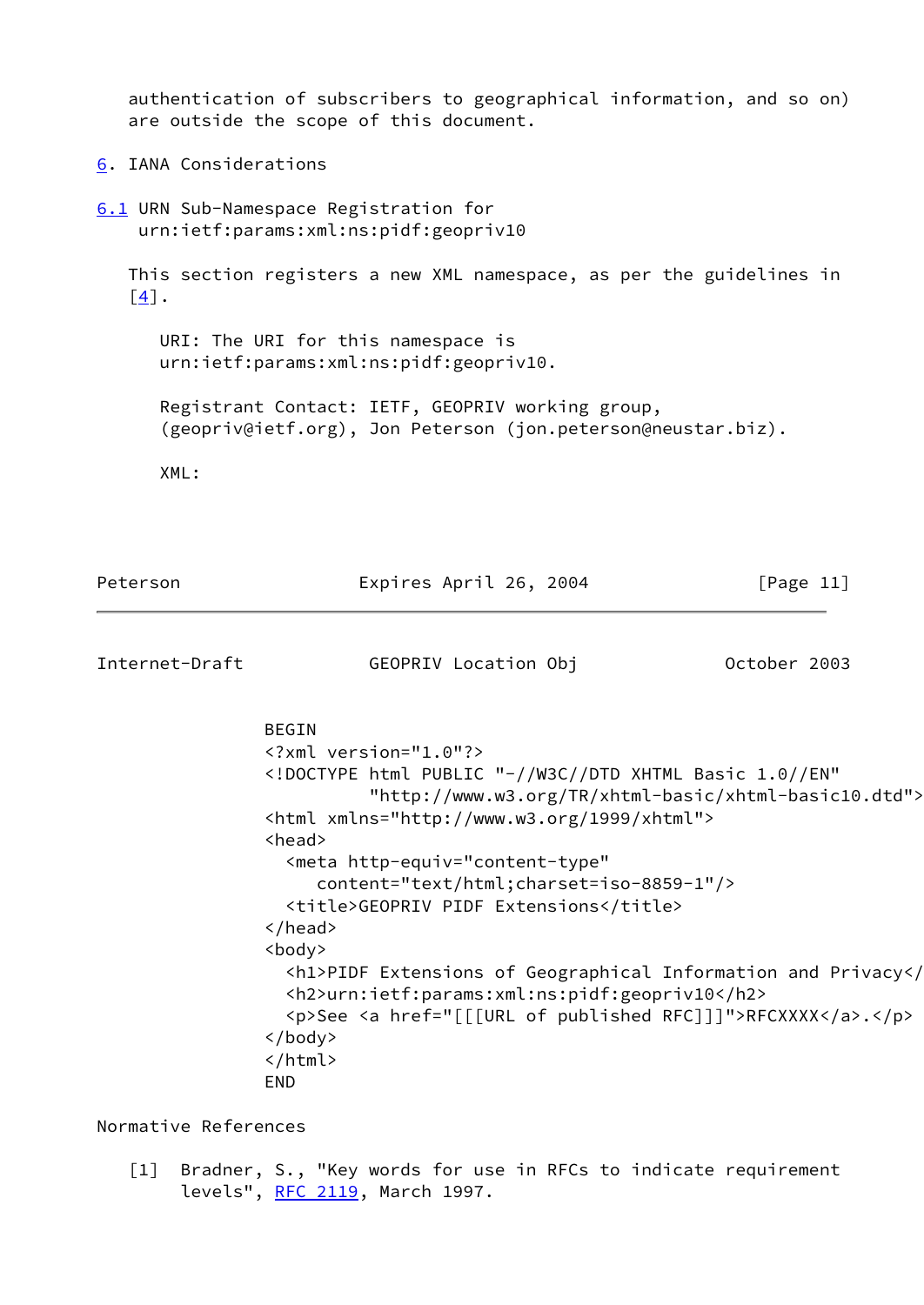- <span id="page-13-2"></span> [2] Sugano, H., Fujimoto, S., Klyne, G., Bateman, A., Carr, W. and J. Peterson, "CPIM Presence Information Data Format", [draft](https://datatracker.ietf.org/doc/pdf/draft-ietf-impp-cpim-pidf-07) [ietf-impp-cpim-pidf-07](https://datatracker.ietf.org/doc/pdf/draft-ietf-impp-cpim-pidf-07) (work in progress), August 2001.
- <span id="page-13-5"></span>[3] Peterson, J., "Common Profile for Presence (CPP)", [draft-ietf](https://datatracker.ietf.org/doc/pdf/draft-ietf-impp-pres-03) [impp-pres-03](https://datatracker.ietf.org/doc/pdf/draft-ietf-impp-pres-03) (work in progress), May 2003.
- <span id="page-13-7"></span>[4] Mealling, M., "The IETF XML Registry", [draft-mealling-iana](https://datatracker.ietf.org/doc/pdf/draft-mealling-iana-xmlns-registry-05) [xmlns-registry-05](https://datatracker.ietf.org/doc/pdf/draft-mealling-iana-xmlns-registry-05) (work in progress), June 2003.
- <span id="page-13-8"></span>[5] Ramsdell, B., "S/MIME Version 3 Message Specification", [draft](https://datatracker.ietf.org/doc/pdf/draft-ietf-smime-rfc2633bis-03) [ietf-smime-rfc2633bis-03](https://datatracker.ietf.org/doc/pdf/draft-ietf-smime-rfc2633bis-03) (work in progress), January 2003.
- <span id="page-13-9"></span>[6] Housley, R., "Cryptographic Message Syntax", [RFC 3369](https://datatracker.ietf.org/doc/pdf/rfc3369), August 2002.
- <span id="page-13-6"></span> [7] Levinson, E., "Content-ID and Message-ID Uniform Resource Locators", [RFC 2392](https://datatracker.ietf.org/doc/pdf/rfc2392), August 1998.
- <span id="page-13-10"></span> [8] Schaad, J., "Use of the Advanced Encryption Standard (AES) Encryption Algorithm in Cryptographic Message Syntax (CMS)", [RFC](https://datatracker.ietf.org/doc/pdf/rfc3565) [3565](https://datatracker.ietf.org/doc/pdf/rfc3565), July 2003.

Informative References

| Peterson | Expires April 26, 2004 | [Page 12] |  |
|----------|------------------------|-----------|--|
|          |                        |           |  |

Internet-Draft GEOPRIV Location Obj October 2003

- <span id="page-13-3"></span> [9] Cuellar, J., Morris, J., Mulligan, D., Peterson, J. and J. Polk, "Geopriv requirements", [draft-ietf-geopriv-reqs-03](https://datatracker.ietf.org/doc/pdf/draft-ietf-geopriv-reqs-03) (work in progress), February 2003.
- <span id="page-13-4"></span> [10] Morris, J., Mulligan, D. and J. Cuellar, "Core Privacy Protections for Geopriv Location Object", [draft-morris-geopriv](https://datatracker.ietf.org/doc/pdf/draft-morris-geopriv-core-02) [core-02](https://datatracker.ietf.org/doc/pdf/draft-morris-geopriv-core-02) (work in progress), June 2003.
- <span id="page-13-1"></span>[11] Day, M., Rosenberg, J. and H. Sugano, "A Model for Presence and Instant Messaging", [RFC 2778](https://datatracker.ietf.org/doc/pdf/rfc2778), February 2000.
- <span id="page-13-0"></span> [12] Peterson, J., "A Presence Architecture for the Distribution of Geopriv Location Objects", [draft-peterson-geopriv-pres-00](https://datatracker.ietf.org/doc/pdf/draft-peterson-geopriv-pres-00) (work in progress), February 20003.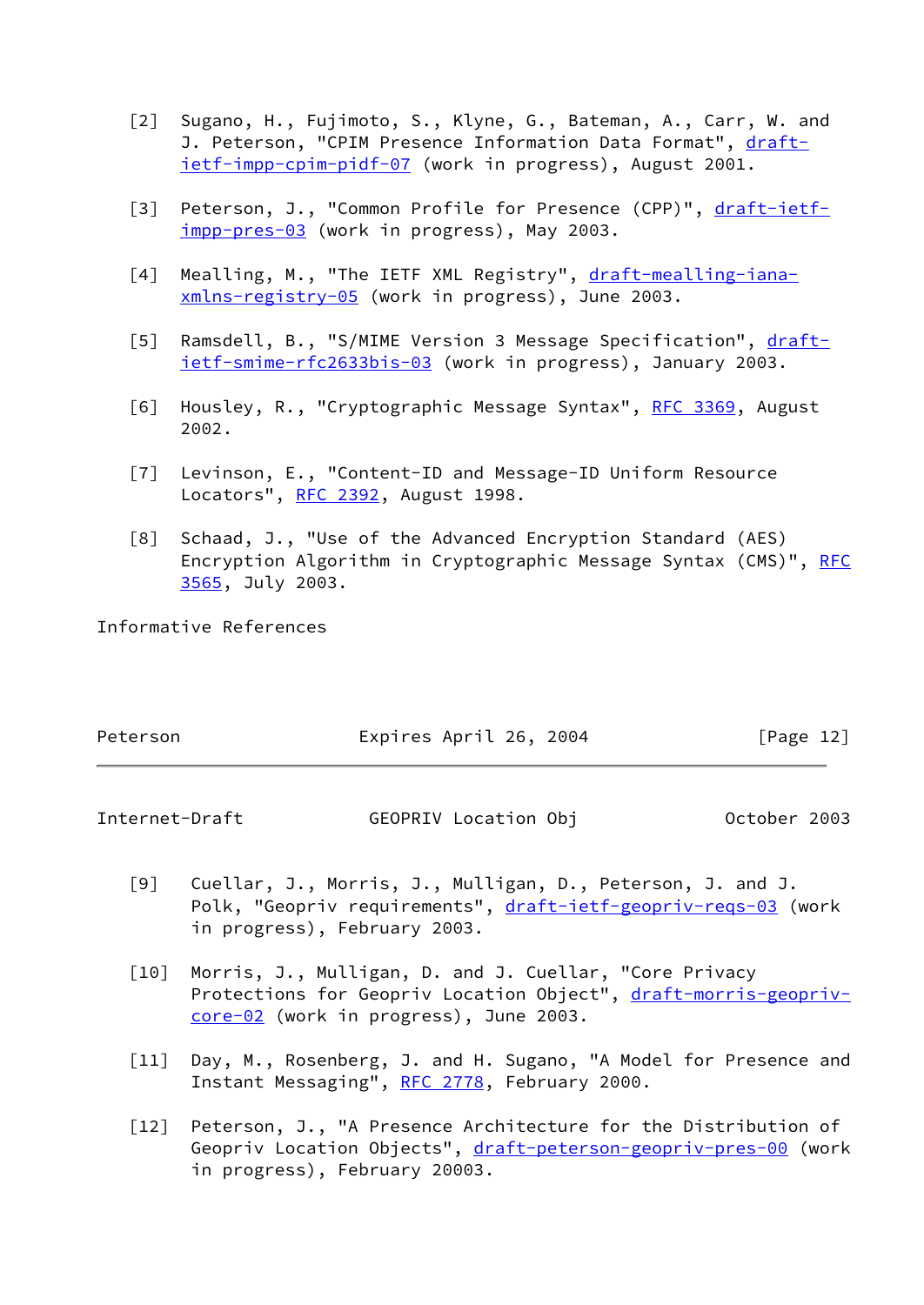- [13] Berners-Lee, T., Fielding, R. and L. Masinter, "Uniform Resource Identifiers (URI): Generic Syntax", [RFC 2396,](https://datatracker.ietf.org/doc/pdf/rfc2396) August 1998.
- <span id="page-14-1"></span> [14] Rosenberg, J., Schulzrinne, H., Camarillo, G., Johnston, A., Peterson, J., Sparks, R., Handley, M. and E. Schooler, "SIP: Session Initiation Protocol", [RFC 3261,](https://datatracker.ietf.org/doc/pdf/rfc3261) May 2002.
- <span id="page-14-2"></span>[15] OpenGIS, "", OGC 02-023r4, January 2003, <http:// [http://](http://www.opengis.org/techno/implementation) [www.opengis.org/techno/implementation.](http://www.opengis.org/techno/implementation)htm>.
- <span id="page-14-5"></span> [16] Danley, M., Morris, J., Mulligan, D. and J. Peterson, "Threat Analysis of the geopriv Protocol", [draft-ietf-geopriv-threats-](https://datatracker.ietf.org/doc/pdf/draft-ietf-geopriv-threats-00) [00](https://datatracker.ietf.org/doc/pdf/draft-ietf-geopriv-threats-00) (work in progress), February 2003.
- <span id="page-14-3"></span> [17] ITU-T, "Recommendation X.509 - Open Systems Interconnection - The Directory: Authentication", ITU-T X.509, June 1997, <http:/ /<http://www.itu.int>>.
- <span id="page-14-4"></span>[18] Gutmann, P., "Password-based Encryption for CMS", [RFC 3211](https://datatracker.ietf.org/doc/pdf/rfc3211), December 2001.

<span id="page-14-0"></span>

| Peterson                                                                                                     | Expires April 26, 2004 | [Page $13$ ] |
|--------------------------------------------------------------------------------------------------------------|------------------------|--------------|
| Internet-Draft                                                                                               | GEOPRIV Location Obj   | October 2003 |
| Author's Address<br>Jon Peterson<br>NeuStar, Inc.<br>1800 Sutter St<br>Suite 570<br>Concord, CA 94520<br>US. |                        |              |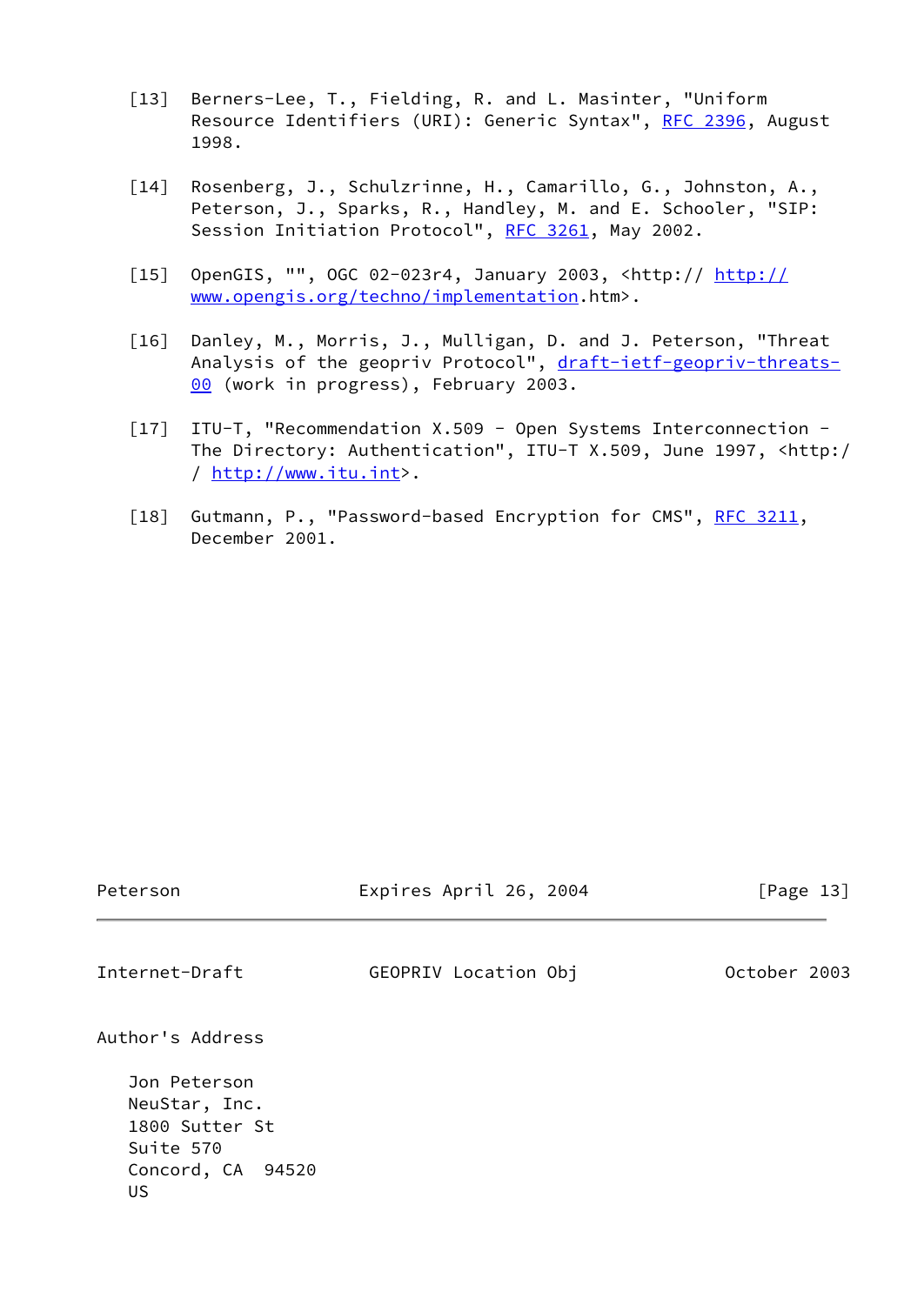Phone: +1 925/363-8720 EMail: jon.peterson@neustar.biz URI: <http://www.neustar.biz/>

<span id="page-15-0"></span>[Appendix A.](#page-15-0) To Do and Unmet requirements

Below are various GEOPRIV requirements  $[9]$  $[9]$  that currently are not met by this document. These requirements may be met in future versions of the document.

 REQ 1.5: Requesting location information is deferred to the using protocol in this paradigm of GEOPRIV. The Location Object contains no support for this feature either way.

 REQ 2.2: The identity of the Location Recipient should not have to be known to the Location Generator - it is possible that the Generator publishes its location information to a Location Server that enforces policies relevant to various Recipients without informing the Generator that location information has been requested. Carrying the identity of the recipient is deferred to the using protocol in this paradigm of GEOPRIV.

 REQ 2.3 & 2.4: These requirements would need to be further specified before it would be possible for a solution document to satisfy them. It is not clear what these credentials are, nor why the Location Generator would possess them and place them inside Location Objects.

 REQ 3.2: Although this is only a SHOULD in the requirement, we also need to identify an appropriate worldwide postal address format (surely there are existing XML standards for this that we can reuse).

XML Schemas and examples have not been validated.

<span id="page-15-1"></span>[Appendix B.](#page-15-1) Acknowledgments

 This document was produced with the assistance of many members of the GEOPRIV IETF working group.

| Peterson | Expires April 26, 2004 | [Page 14] |
|----------|------------------------|-----------|
|          |                        |           |

<span id="page-15-2"></span>Internet-Draft GEOPRIV Location Obj October 2003